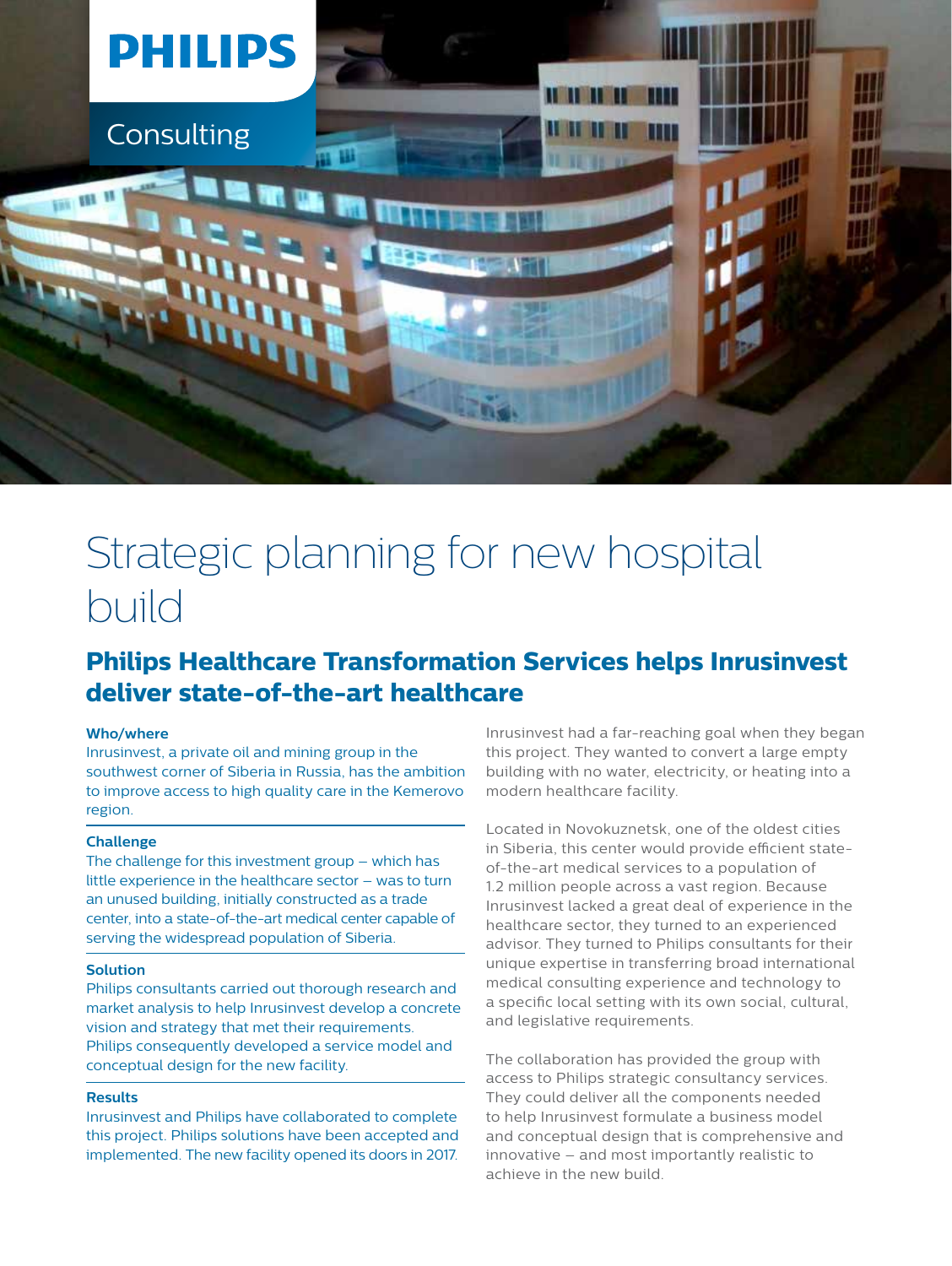





**Sex and age split of the population**, K people

A detailed analysis was then done to correctly match supply and demand, as well as find appropriate price points for key services to calculate preliminary revenues.

A number of interviews with key regional clinics and healthcare authorities allowed the consultants to make a preliminary market forecast.

Market analysis of the region produced statistics of the local population and defined potential need for healthcare services. This research was used to develop the hospital strategic plan, the service model and the conceptual design for the new medical center.

#### **Strategic plan**

Formulating the ambition of the medical center and making the right strategic choices was critical for its future planning. Philips consultants initiated and conducted a strategy workshop with Inrusinvest management and the future healthcare leadership team. During the workshop, the mission and vision of the medical center was formulated and key strategic goals were set. Growth scenarios were identified and then prioritized by consultants before being fed into the Philips service and capacity modelling tools for further calculation and evaluation.

As a next step the strategic goals were transformed into strategic initiatives covering four segments: Markets and Patients, Finance, Processes & Operational Efficiency, Technology and Innovation. Each strategic initiative led to a specific action plan that was cross checked with the market analysis, the service and capacity calculations, as well as expert advice from Philips international experts.

The strategic plan provided Inrusinvest with a clear vision and high level action plan for the next seven

years to help them transition into a leading regional healthcare service provider with several connected centers of excellence and primary care units across the Kemerovo region.

- "As one of the global leaders in healthcare consulting, we engaged Philips for our project. There were three components to the scope of their work:
- A detailed market analysis describing the most highly demanded medical services in the region and expected patient volume
- An economic model and unique business plan that facilitated our decision making on the feasibility of the medical center
- A service model, developed specifically by Philips, to help us understand the scope of the equipment and knowledge required to provide best-in-class medical services
- We continue to work with the Philips team. Based on our experience with the Philips consulting team, we will certainly continue to draw upon their expertise after the medical center opens."

**Dmitry Danziger, Chief Medical Officer**

operational efficiency



Development and innovation

Special attention was given in this project to the fact that the new medical center will serve a widespread geographical area. In line with the client's ambition, Philips consultants accompanied the client to local healthcare community events to hear about specific local healthcare challenges, as well as talk about structural healthcare transformation and modern connected healthcare technologies. These collaborative contributions were well received and will help increase awareness of Inrusinvest's ambitions in delivering good quality care as well as increase future referrals.

The group initially asked Philips to carry out a quick feasibility scan that included a market analysis, high level service model proposal, and high level assessment of using the building for a medical facility. Impressed with the expertise on improving clinical, operational, technical and financial performance of healthcare organizations demonstrated by the consultants, the work quickly developed into a fullblown project involving 12 workstreams responsible for all aspects of the project.

#### **Market analysis**

The vision for the new hospital was to be an open, innovative private medical center in the city of Novokuznetsk to provide landmark healthcare services to the Kemerovo region. To create a successful business model for this center, it was critical to understand disease patterns and the competitive landscape of the region. Philips consultants assisted Inrusinvest in collecting key market information to identify key trends, treatment, and diagnostics methods, and the availability of specific services.

The market analysis identified key disease groups, which could help target the main patient flow for both inpatient and outpatient services. Local citizens provided significant input to the market analysis. A survey was conducted to capture information about their healthcare spending habits and their view on the availability of services and quality of care.